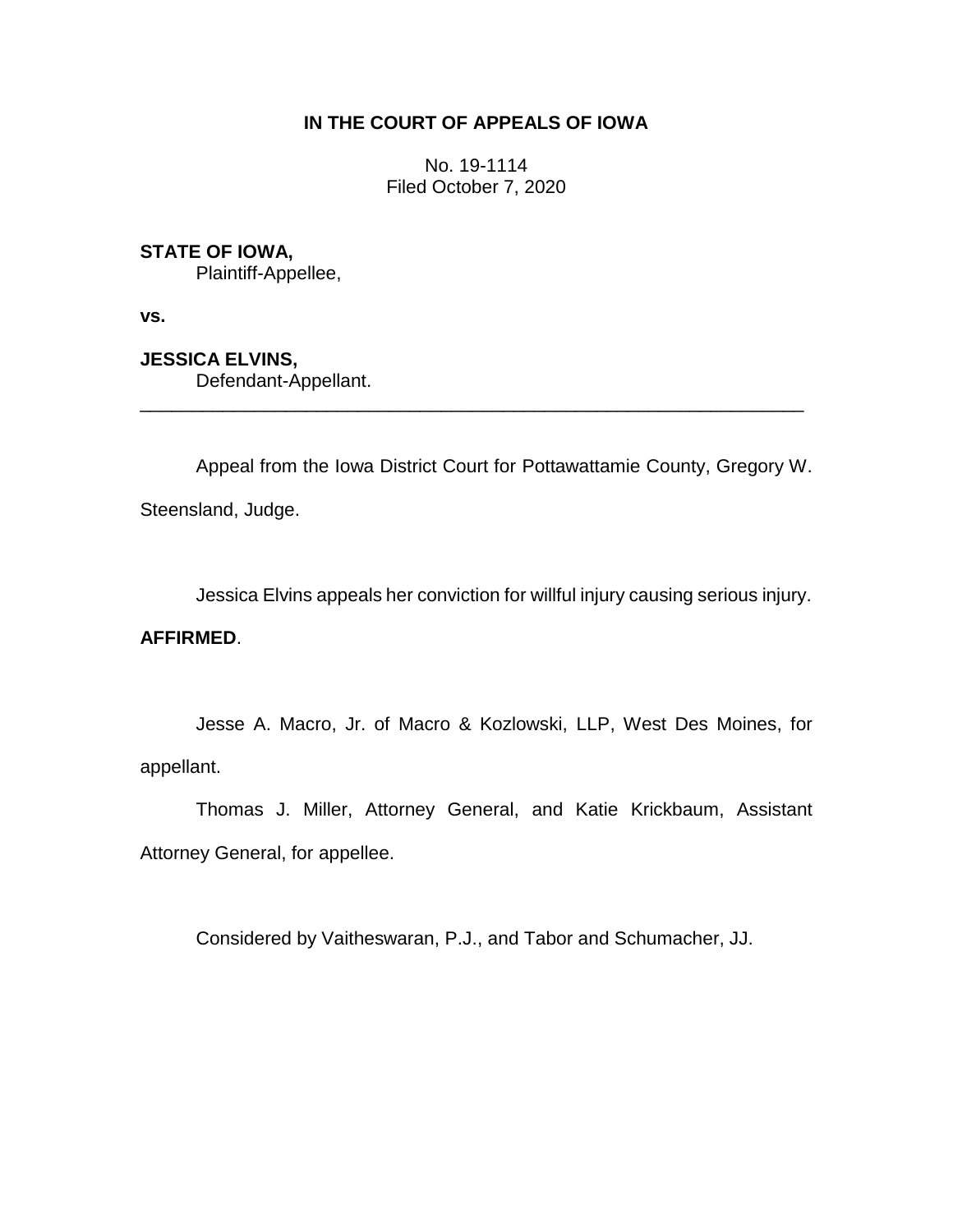### **SCHUMACHER, Judge.**

A Pottawattamie County jury found Jessica Elvins guilty of willful injury causing serious injury. On appeal, Elvins argues the trial court erred in denying her motion for acquittal, her counsel was ineffective for failing to raise the issue of identification, and the court abused its discretion in denying her request for a pretrial immunity hearing. Because Elvins's sufficiency-of-the-evidence claim was not preserved, she failed to establish her counsel was ineffective, and the trial court did not err in denying her motion for immunity, we affirm.

#### **I. Back Ground & Proceedings**

 $\overline{a}$ 

Jessica Elvins resided in a Council Bluffs home with Tammy Smart; Smart's boyfriend, A.B.; Smart's brother, T.C.; and Smart's sister, K.C. Elvins rented an upstairs bedroom in the home. On December 13, 2018, Elvins and Smart engaged in a heated argument concerning Elvins's plans to move out of the house. The argument began in the office on the main floor of the home. The argument proceeded to the kitchen, where it escalated and became physical. Elvins pushed Smart, and Smart threw a cup at the wall. Elvins went upstairs to her bedroom and closed the door. Shortly after, Smart followed and pounded on the door to Elvins's bedroom. <sup>1</sup> Smart entered the bedroom, where Elvins was sitting on her bed. Elvins used one of several guns located in her bedroom to fire a shot, striking Smart in the face. T.C. and K.C. responded to Smart's screams for help and came from downstairs to provide aid. Elvins called 911 and told responding officers that she had shot Smart.

 $1$  Elvins testified that she warned Smart not to come into her room or she would shoot her. However, Smart testified that Elvins said nothing before shooting her.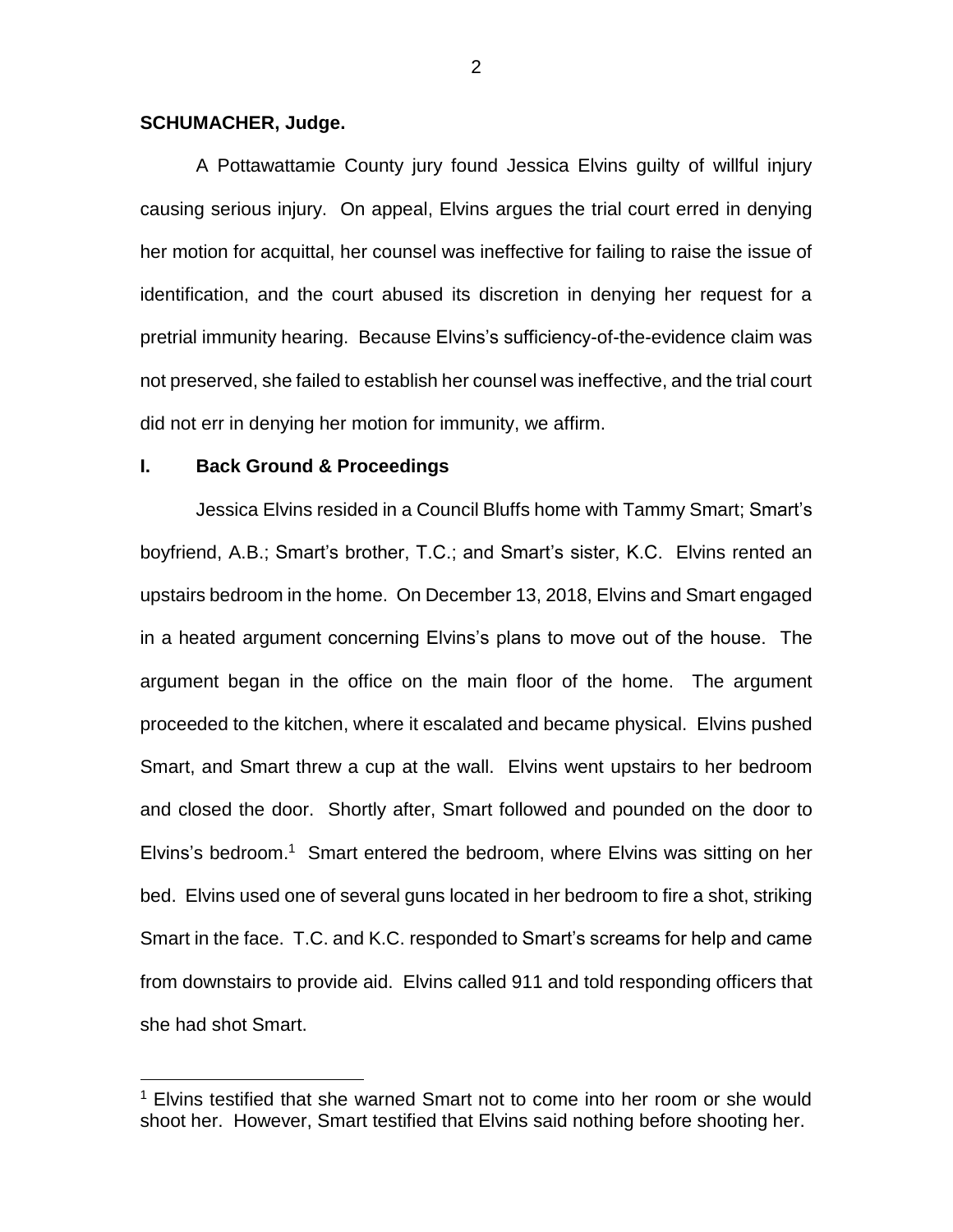Elvins was charged in a three-count trial information with attempted murder in violation of Iowa Code sections 707.1 and 707.11 (2018), willful injury causing serious injury in violation of Iowa Code section 708.4(1), and going armed with intent in violation of Iowa Code section 708.8. A jury trial was held, and the jury returned a verdict of guilty on the count of willful injury causing serious injury. Elvins was sentenced to a term of incarceration not to exceed ten years. Elvins appeals her conviction.

#### **II. Discussion**

#### **A. Judgment of Acquittal**

At the close of the State's case-in-chief, Elvins moved for a judgment of acquittal. In her motion, Elvins argued, first, regarding the count of going armed with intent, the State had failed to present sufficient evidence to prove Elvins carried her firearm from one place to another. The State stipulated to dismissing the going-armed-with-intent count. Second, Elvins argued she be acquitted on all counts because she acted with justification. Third, Elvins argued there is insufficient evidence for the jury to find she had the specific intent to kill, an element necessary to prove the count of attempt to commit murder. The court denied the motion finding the State had met its burden. At the close of all evidence, Elvins renewed her motion on the same grounds. The trial court again denied the motion.

For the first time on appeal, Elvins argues that,

The Defendant was not identified as the person in the courtroom standing trial in the State's case in chief. After the State closed its case, the Court, on its own motion should have moved for a judgment of acquittal, as there was insufficient evidence to sustain a conviction as no jury could have reasonably found that the Defendant had been properly identified.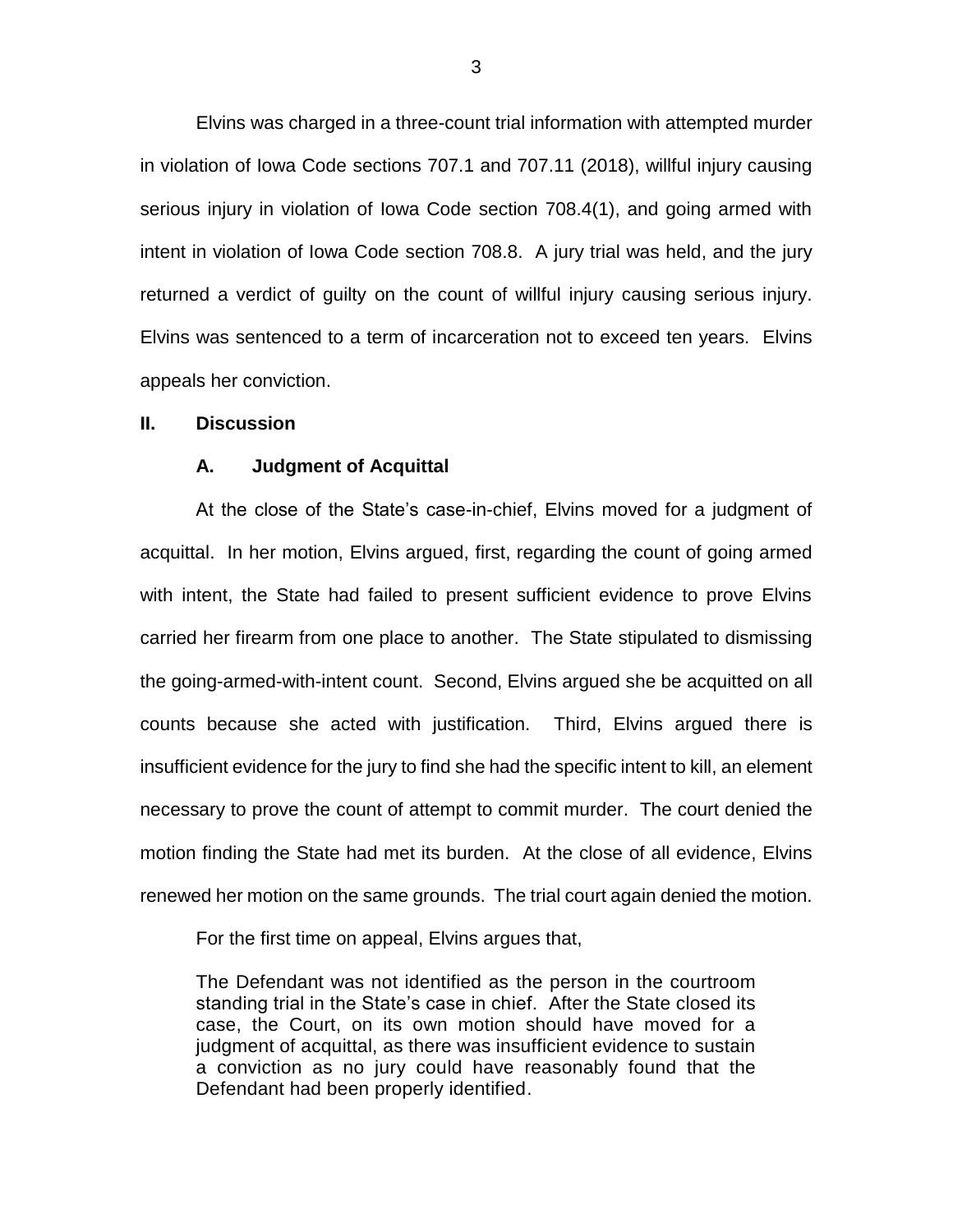"To preserve error on a claim of insufficient evidence for appellate review in a criminal case, the defendant must make a motion for judgment of acquittal at trial that identifies the specific grounds raised on appeal." *State v. Truesdell*, 679 N.W.2d 611, 615 (Iowa 2004). "It is a fundamental doctrine of appellate review that issues must ordinarily be both raised and decided by the district court before we will decide them on appeal." *Meier v. Senecaut*, 641 N.W.2d 532, 537 (Iowa 2002).

Elvins did not raise the issue of identity in her motion of acquittal at trial; error was thus not preserved. Elvins attempts to overcome the preservation issue by citing Iowa Rule of Criminal Procedure 2.19(8) for the proposition that the court should have on its own motion, ordered the entry of judgment of acquittal. However, the court in this case had no such duty, and such argument does not preserve error. "A party cannot effectively challenge the sufficiency of the evidence for the first time on appeal. This situation is not affected by the trial court's right under Iowa R. Crim. P. [2.19(8)] to order acquittal on its own motion." *State v. Dickerson*, 313 N.W.2d 526, 529 (Iowa 1981). We find the claimed error was not preserved and do not review it.

### **B. Ineffective Counsel**

 $\overline{a}$ 

Elvins asserts that her trial counsel was ineffective for failing to raise the issue of identification in making her motion for judgment of acquittal. 2

 $2$  Elvins's judgment of conviction and sentence was entered prior to the July 1, 2019, effective date of the 2019 amendment to Iowa Code section 814.7 (2019), which eliminates a criminal defendant's ability to pursue an ineffective-assistanceof-counsel claim on direct appeal. As such, we can address such as part of the direct appeal.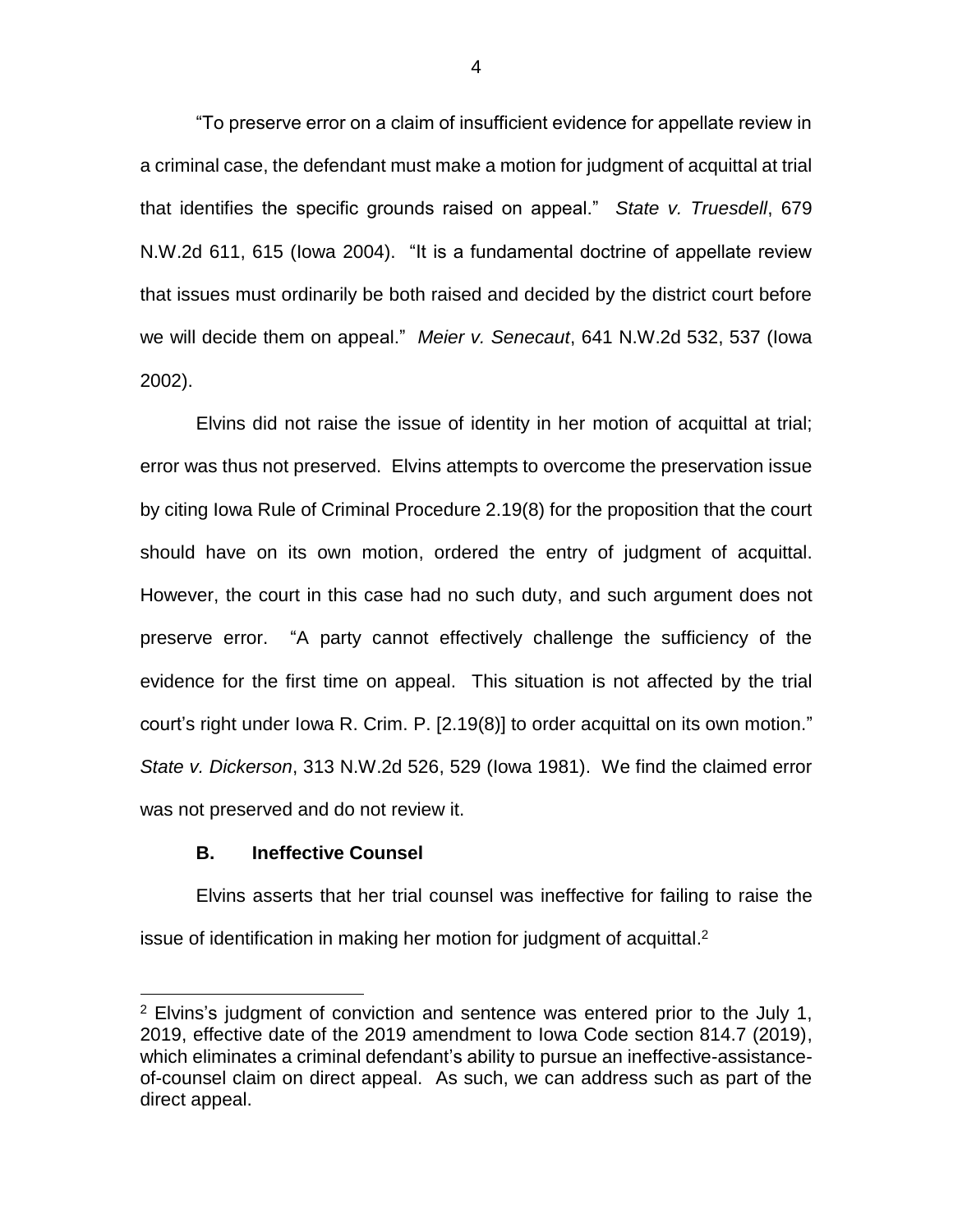## *1. Error Preservation*

Elvins did not raise the issue of identification at trial, and thus, error was not properly preserved for direct appeal. However, "[t]he failure of trial counsel to preserve error at trial can support an ineffective-assistance-of-counsel claim." *Truesdell*, 679 N.W.2d at 615–16. While ineffective-assistance-of-counsel claims are typically reserved for postconviction relief proceedings, they may be addressed on direct appeal if there is sufficient record to decide the issue. Iowa Code § 814.7(1)-(2); *State v. Tompkins*, 859 N.W.2d 631, 637 (Iowa 2015). "A claim of ineffective assistance of trial counsel based on the failure of counsel to raise a claim of insufficient evidence to support a conviction is a matter that normally can be decided on direct appeal." *Truesdell*, 679 N.W.2d at 616. Upon review, we find the record sufficient to address Elvins's claim.

#### *2. Standard of Review*

We review sufficiency of the evidence claims for corrections at law. Iowa R. App. P. 6.907; *State v. Thomas*, 561 N.W.2d 37, 39 (Iowa 1997). We review ineffective-assistance-of-counsel claims de novo. *State v. Lorenzo Baltazar*, 935 N.W.2d 862, 868 (Iowa 2019). To establish an ineffective-assistance-of-counsel claim requires the defendant to show by a preponderance of the evidence that: (1) trial counsel failed to perform an essential duty, and (2) the failure resulted in prejudice. *Id.*; *accord Strickland v. Washington*, 466 U.S. 668, 687 (1984). Failure to prove either prong is fatal to an ineffective-assistance-of-counsel claim. *Tompkins*, 859 N.W.2d at 637.

Under the first prong, "[w]e begin with the presumption that the attorney performed competently." *Ledezma v. State*, 626 N.W.2d 134, 143 (Iowa 2001).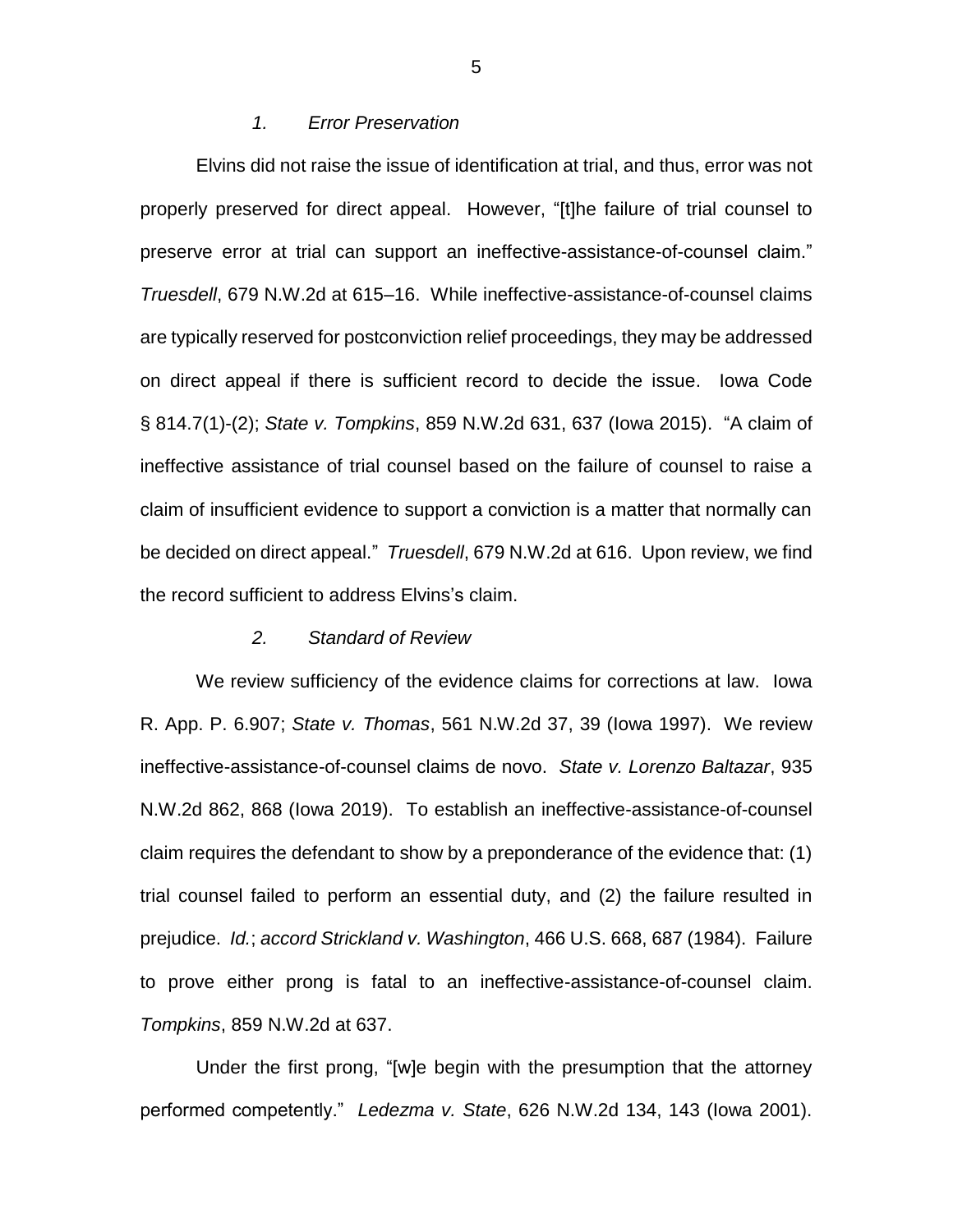We "must indulge a strong presumption that counsel's conduct falls within the wide range of reasonable professional assistance." *State v. Haas*, 930 N.W.2d 699, 703 (Iowa 2019)(citation omitted). A defendant must rebut the presumption by proving trial counsel "perform[ed] below the standard demanded of a reasonably competent attorney." *Id.* (citation omitted). "We will not find counsel incompetent for failing to pursue a meritless issue." *State v. Brubaker*, 805 N.W.2d 165, 171 (Iowa 2011). Under the second prong, to establish prejudice, "a defendant must show a reasonable probability that the result of the trial would have been different." *State v. Ambrose*, 862 N.W.2d 550, 557 (Iowa 2015). "A reasonable probability is a probability sufficient to undermine confidence in the outcome." *Strickland*, 466 U.S. at 694.

If the record reveals there was insufficient evidence to prove Elvins, as the defendant in the courtroom, was the person who committed the charged offense, counsel was ineffective for failing to raise the issue. *See Brubaker*, 805 N.W.2d at 171–74*.* However, if the record contained substantial evidence to prove the defendant in the courtroom was the same person who shot Smart, raising the issue would have been meritless and counsel did not breach an essential duty by failing to do so. *See id.*

### *3. Essential Duty*

On appeal, Elvins argues,

During the trial, the State failed to identify the Defendant. The record is absent of any instance where the State has a witness provide evidence that the person sitting at counsel table was the same person who committed the charge[d] offenses. The record is also absent of any stipulation by the parties as to the identity of the Defendant.

6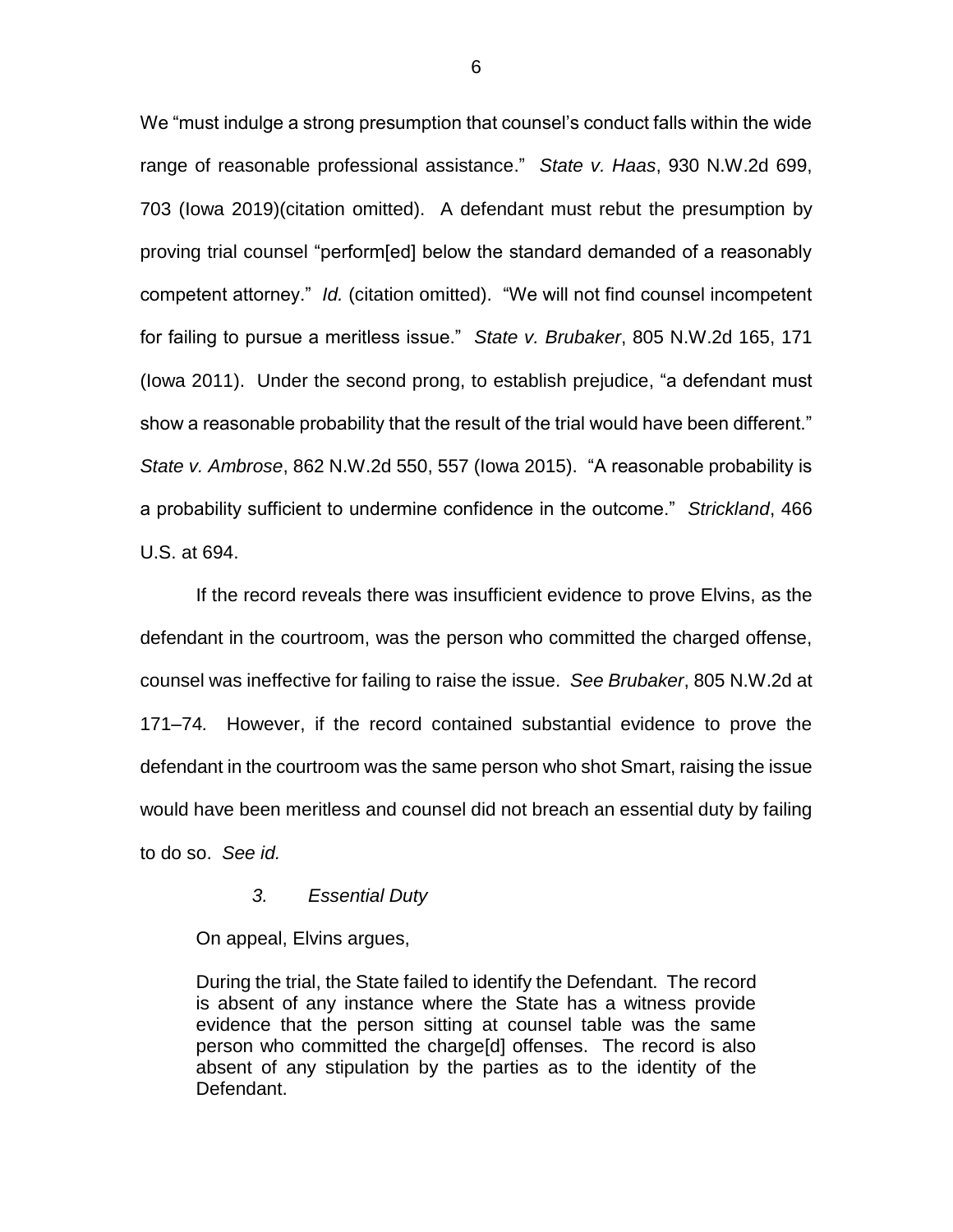"Identity is an element of a criminal offense which the State must prove beyond a reasonable doubt. For this reason, witnesses are permitted to point out the accused as the person who committed a crime." *State v. Jensen*, 216 N.W.2d 369, 374 (Iowa 1974) (citation omitted). However, "such a procedure is not necessary to make out a jury question on identification. Identification of a defendant may be implicit or inherent in a record." *Id.* at 375.

In this case, the record contained ample evidence to establish the person in the courtroom was the person who shot Smart. The State called multiple witnesses who referred to the person who shot Smart as Jessica Elvins, the defendant. *See State v. Kardell*, No. 09-1859, 2011 WL 441961, at \*8 (Iowa Ct. App. Feb. 9, 2011) ("A witness need not physically point out a defendant so long as the evidence is sufficient to permit the inference that the person on trial was the person who committed the crime." (quoting *United States v. Alexander*, 48 F.3d 1477, 1490 (9th Cir. 1995))). Over no objection, the State introduced into evidence a photo of Elvins taken by a crime scene investigator on the night in question. Smart identified the person depicted as Elvins and then referred to her as the defendant. Responding Officer Jackie Holzer testified that Elvins told her that she shot Smart and referred to Elvins as the defendant. Both T.C. and K.C. referred to Elvins as the defendant and the person they witnessed in their home on December 13. "The failure of any witnesses to point out that the wrong person has been brought to trial can also be eloquent and sufficient proof of identity." *Id.* at \*9 (citation omitted).

Additionally, Elvins's attorney referred to the person who shot Smart as Jessica Elvins during cross-examination and throughout the trial. "In-court

7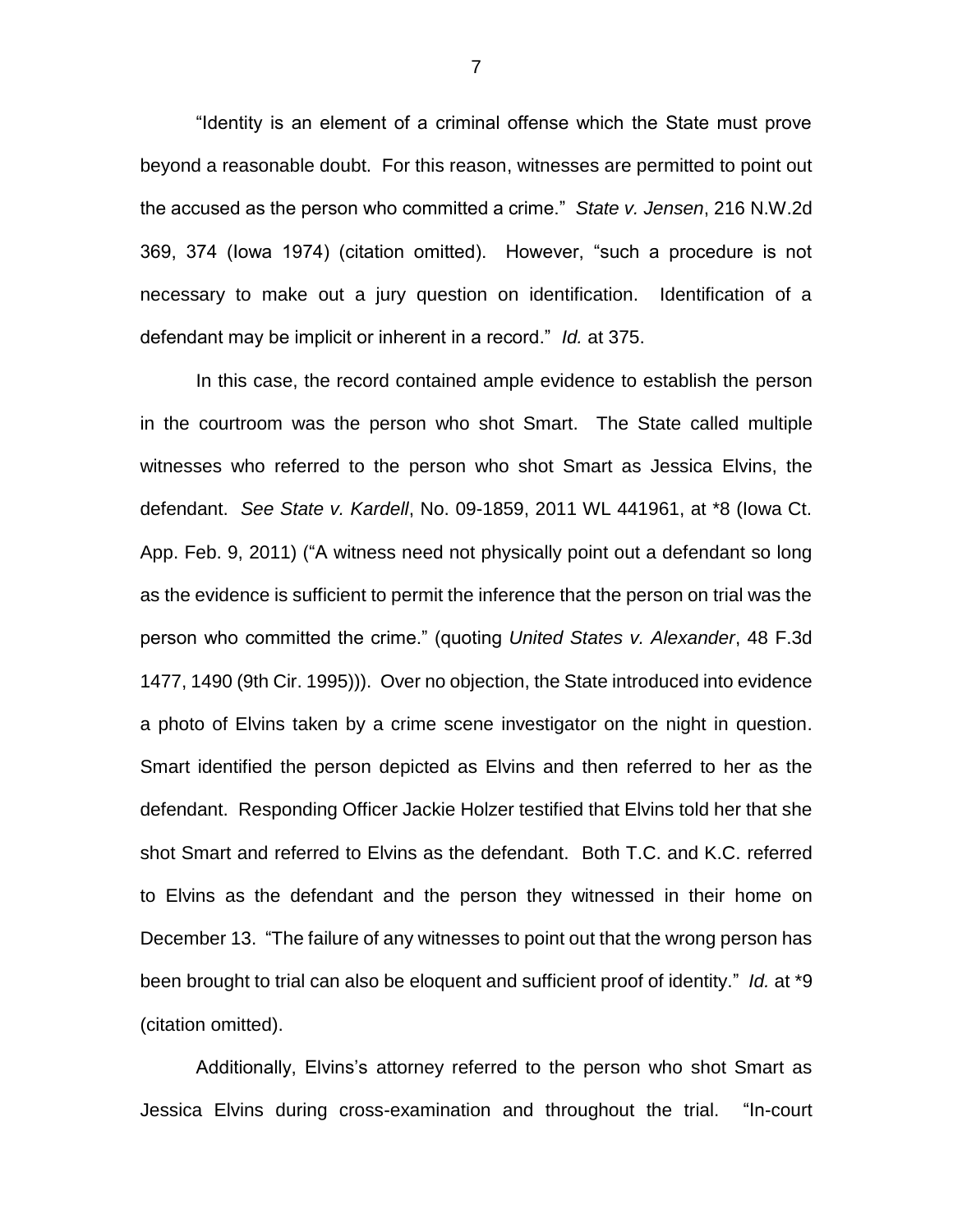identification is not necessary when the defendant's attorney himself identifies his client at trial." *Id.* (citation omitted). Substantial evidence existed at the close of the State's case-in-chief for the jury to infer Elvins was the person who shot Smart. *See State v. Mason*, No. 10-1321, 2011 WL 2419787, at \*5 (Iowa Ct. App. June 15, 2011) (finding defendant was not surprised or unfairly prejudiced by reopening the record to allow for an in-court identification because "[t]he record contains more than enough evidence to allow the jury to infer the defendant Scott Mason present in the courtroom was the Scott Mason that [the witnesses] testified about," and noting "that defense counsel's statements inferred his client was the defendant Scott Mason, and Mason himself never objected that the wrong person had been brought to trial").

Further, Elvins never disputed that she shot Smart. Elvins testified at trial and put forth an affirmative defense of justification. In her testimony, Elvins stated her name was Jessica Ann Elvins. She explained how she met and eventually moved in with Smart. She described the events of December 13, including her initial argument with Smart, and how, after Smart entered her room, she shot Smart, stating, "[a]nd then I fired one, and then [Smart] stopped." "It is elementary that admissions made in the course of judicial proceedings are substituted for and dispense with actual proof of facts." *State v. Wilson*, 144 N.W. 47, 53 (Iowa 1913).

When the defendant testifies to doing the act charged, it is sufficient proof that the person sitting at counsel table is the same person who committed the charged offense. At the close of all evidence, substantial evidence existed identifying the defendant as Jessica Elvins and as the person who shot Smart. *See Kardell*, No. 09-1859, 2011 WL 441961, at \*10 (explaining "proper identity can

8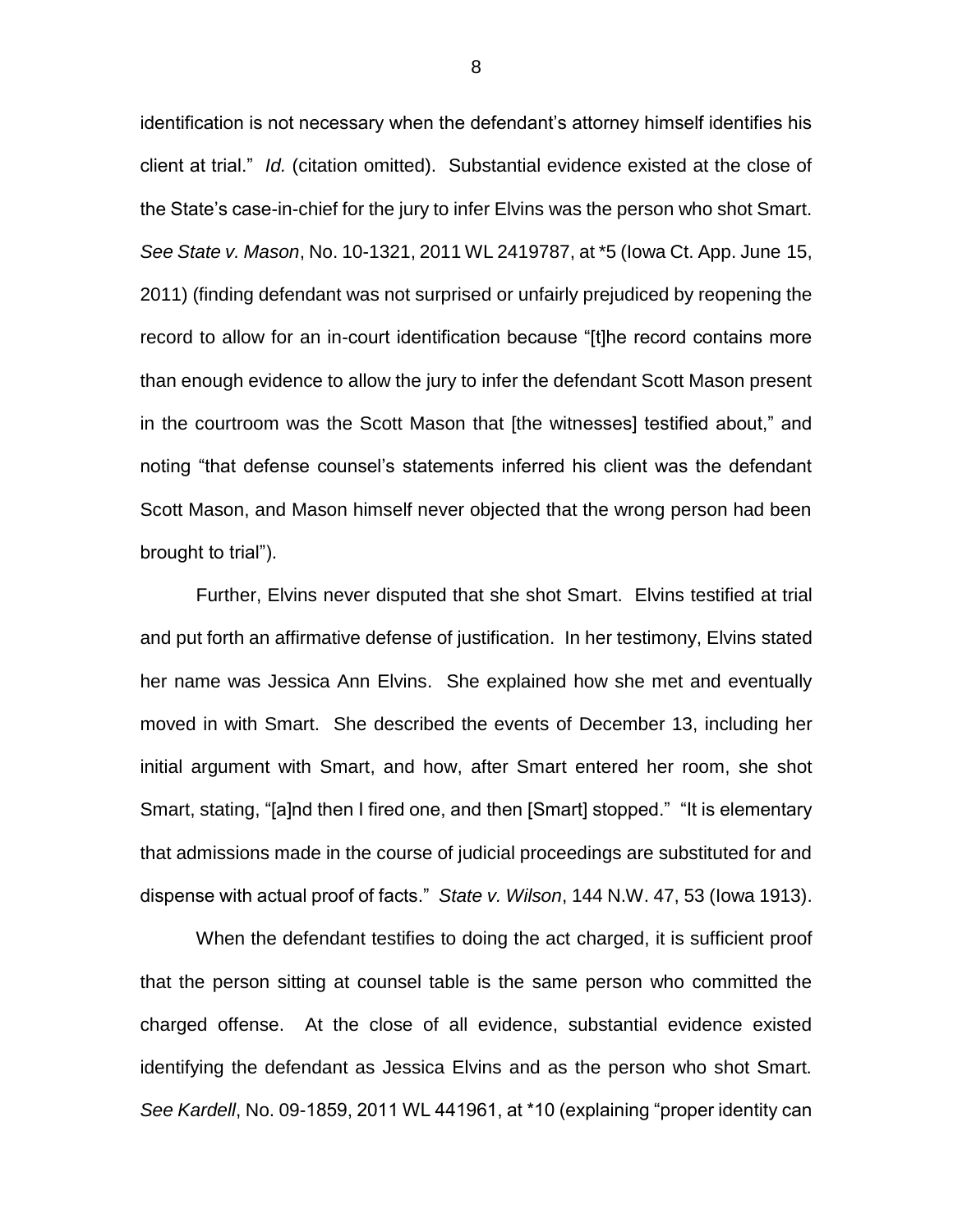be inferred when the defendant does not complain the wrong person has been brought to trial," and stating "[t]he fact defendant Kardell subjected himself to extensive pretrial proceedings, a four-day trial, and the expense of hiring an expert witness allows the district court to reasonably infer the correct Derek Kardell was on trial" (citation omitted)).

Because the evidence presented at trial was sufficient for the jury to infer that the defendant was, in fact, Jessica Elvins, counsel did not have a duty to raise the issue, as it would be meritless. *See Truesdell*, 679 N.W.2d at 615–16. Elvins has not proven her trial counsel breached an essential duty. *See Brubaker*, 805 N.W.2d at 171; *Tompkins*, 859 N.W.2d at 637–38. We find Elvins has not satisfied the first prong of her ineffective-assistance-of-counsel claim, and we need not address it any further.<sup>3</sup> *Tompkins*, 859 N.W.2d at 637.

### **C. Immunity**

 $\overline{a}$ 

Elvins argues the district court erred in denying her pretrial motion for immunity. We review rulings on questions of statutory interpretation for correction of errors at law. *State v. Coleman*, 907 N.W.2d 124, 134 (Iowa 2018).

Before trial, Elvins filed a motion to enforce immunity pursuant to Iowa Code section 704.13, Iowa's recently enacted stand-your-ground law, which provides:

A person who is justified in using reasonable force against an aggressor in defense of oneself, another person, or property pursuant to section 704.4 is immune from criminal or civil liability for all damages incurred by the aggressor pursuant to the application of reasonable force.

<sup>&</sup>lt;sup>3</sup> Because raising the issue of identity would have been meritless, Elvins cannot have been prejudiced by counsel failing to do so. Had the issue been raised in her motion for judgment of acquittal, the trial court's denial would remain unchanged as there was sufficient evidence presented for the jury to infer that the defendant in the courtroom was the Jessica Elvins who shot Smart.